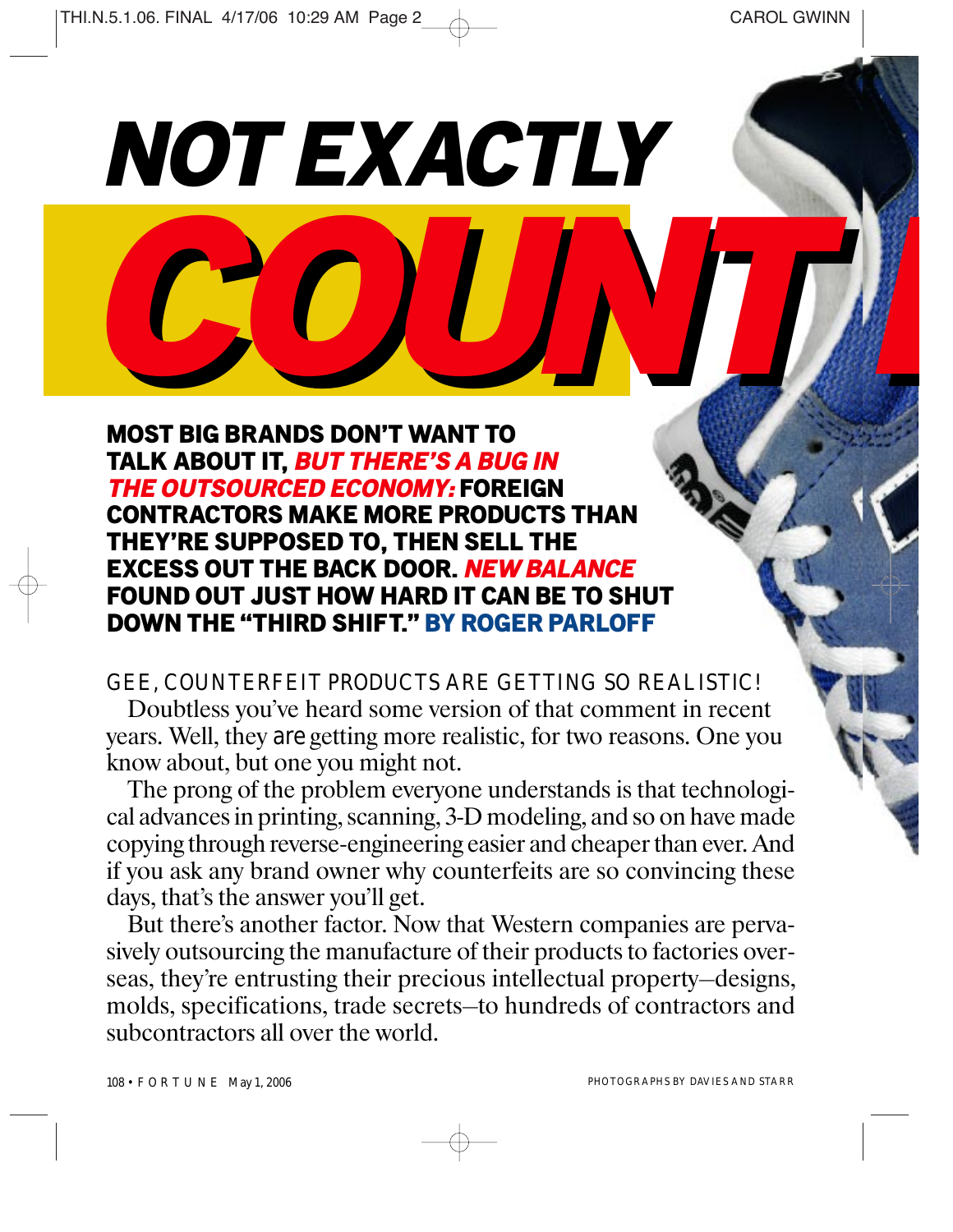*T ERFEIT*

**New Balance ordered**

**Chinese contractor Horace Chang to stop making and selling the "classic" shoe (far left) in 1999. He refused. It's still on sale in Shanghai.** 

**The Henkee (near left) is a competing brand that Chang launched when relations with New Balance soured.** 

May 1, 2006 FORTUNE • 109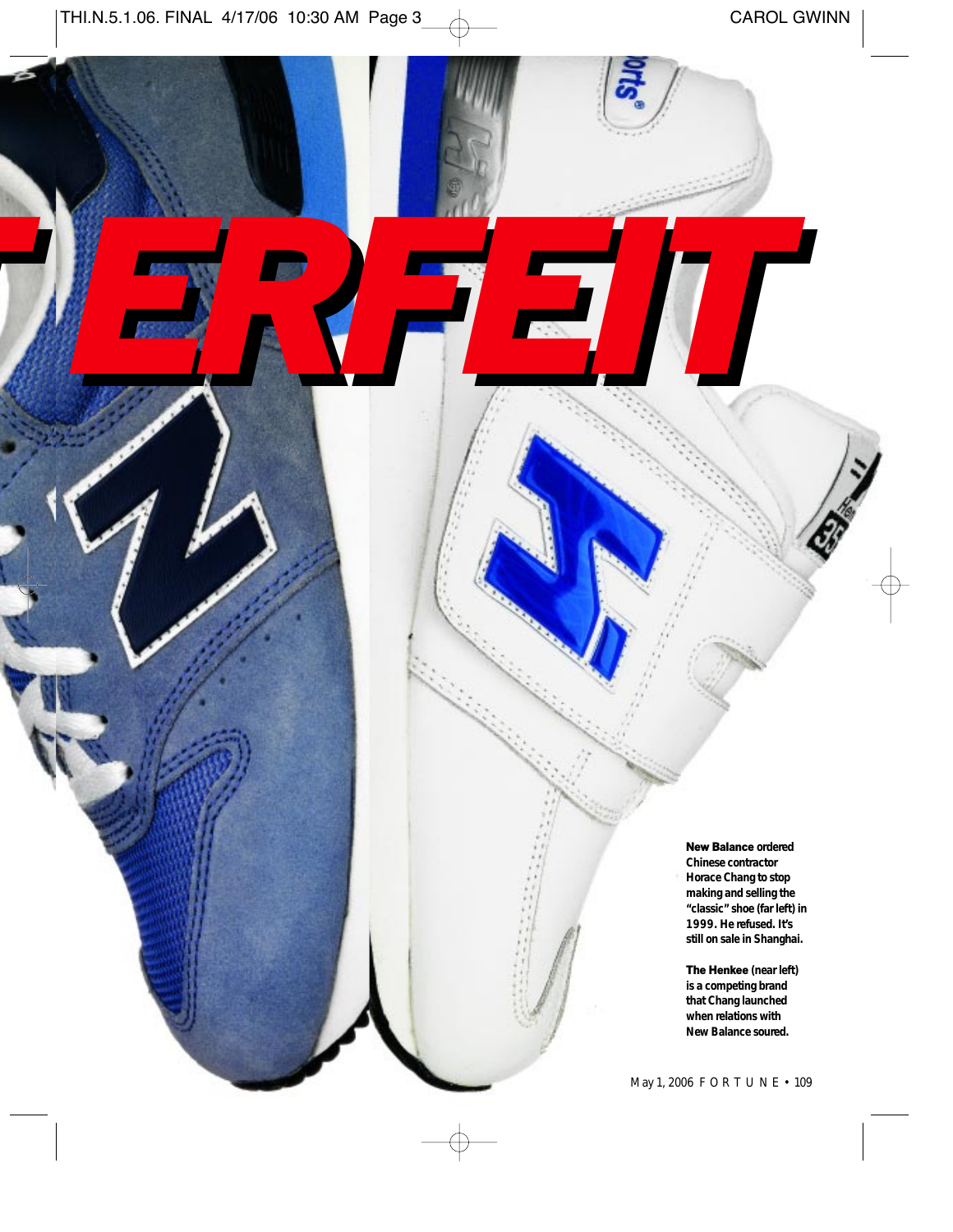### *THIR THIRD SHIF D SHIFTT*

It's extremely hard to police global supply chains, and IP is leaking out through 1,000 cracks.

The simplest and most dramatic form of the problem is something that Asia-based investigators jocularly refer to as the "third shift," the "midnight shift," or the "ghost shift." Say a U.S. company orders 20,000 dresses from an overseas factory. The contractor fills the order during its two day shifts but then runs off 10,000 extra at night, possibly using inferior materials. Those he sells out the back door, so to speak, trademark and all. In the case of apparel, says Vincent Volpi, the head of PICA, a brandprotection firm, third-shift products may be "substantially indistinguishable, down to the same thread count."

Daniel C.K. Chow, an IP-law professor at Ohio State University, recalls his own former employer, a multinational consumerbrands company he declines to name, having a third-shift problem at a factory in China that produced packaging and labels. The contractor "would sell the night shift to counterfeiters," says Chow. "You'd wind up discovering a counterfeit product in a genuine package."

Sometimes even brand owners can't tell whether an unauthorized product is a counterfeit (a product bearing a trademark that its maker never had authority to use) or the result of third-shift activity. In late 2001, for instance, Too Inc., which runs the Limited Too chain of clothing stores for girls, discovered that discounter TJ Maxx was selling 31 styles of Limited Too apparel at markdowns—653,000 garments. TJ Maxx was stocking many more units than Too had ever ordered from its Asian suppliers, and what Too had ordered was still being sold in its own stores. When Too sued TJ Maxx to stop sales, though, its lawyers candidly admitted that they weren't sure whether the clothes were counterfeits or third-shift goods. Though discounters can always be enjoined from selling counterfeits, some judges will let them sell third-shift goods unimpeded, viewing the latter as legally "genuine." In Too's case, the judge enjoined the sales, ruling that even third-shift goods were a form of trademark infringement, albeit less serious than counterfeiting. That seems to be the emerging view. (The case settled in 2003.)

**IN ADDITION TO** literal night-shift activity, the "third shift" is an umbrella term for any form of unauthorized production by otherwise authorized contractors. A common variant arises when a brand owner tells an overseas contractor to stop producing a line of product, and the contractor doesn't. "You've taught a company to produce something," says one China-based investigator who requested anonymity, "and perhaps that's all those people know how to do. Just because you have agreements doesn't mean those people are going to stop doing what they've learned."

Even in its wider sense, the third shift is a subset of a broader problem: the countless ways in which companies lose control of intellectual property when relying on an outsourced supply chain. IP leakage is the glitch in the ascendant paradigm for doing business.

"When you're outsourcing, you provide specifications, drawings, blueprints," says Peter Humphrey, who runs a risk-management firm in Shanghai called ChinaWhys. "What can easily happen is, someone takes it down the road to his brother or uncle," who also has a factory. "Before you know it, there's ten or 20 factories in that county making knockoffs of your product." In the mid-1990s, according to Ping Deng, a professor of business administration at Maryville University in St. Louis, Yamaha set up three motorbike joint ventures in China, only to have a local part-

# **BRAND RIPOFFS: A USER'S GUIDE**

*COUNTERFEIT* A product that bears a trademark that its maker had no authority to use.

*KNOCKOFF* A broad term encompassing both counterfeits and items that look like branded products though they don't actually bear forged trademarks.

**THIRD SHIFT** An unauthorized product made by an authorized contractor.



**In Shanghai real New Balance shoes are sold alongside Henkees, a lawful knockoff made by a former supplier.**

ner sell its technology to rivals. Within four months counterfeit Yamahas were being sold, Deng says, and by the early part of this decade, five of six Yamahas in China were counterfeit.

When this sort of IP theft is thrown into the mix, the boundary between third-shift goods and counterfeits begins to melt away. "When a brand owner shuts down a factory," explains Jeffrey Unger, CEO of GenuOne, a brand-protection management firm, "you'll see the same factory start up two months later making counterfeit product. They know where to buy the raw materials and know how to move product."

Variations on that theme now challenge the multinational chemical, pharmaceutical, and information technology companies that have spent billions to set up R&D facilities in China, lured by the 600,000 Chinese engineers its universities graduate each year.

110 • FORTUNE May 1, 2006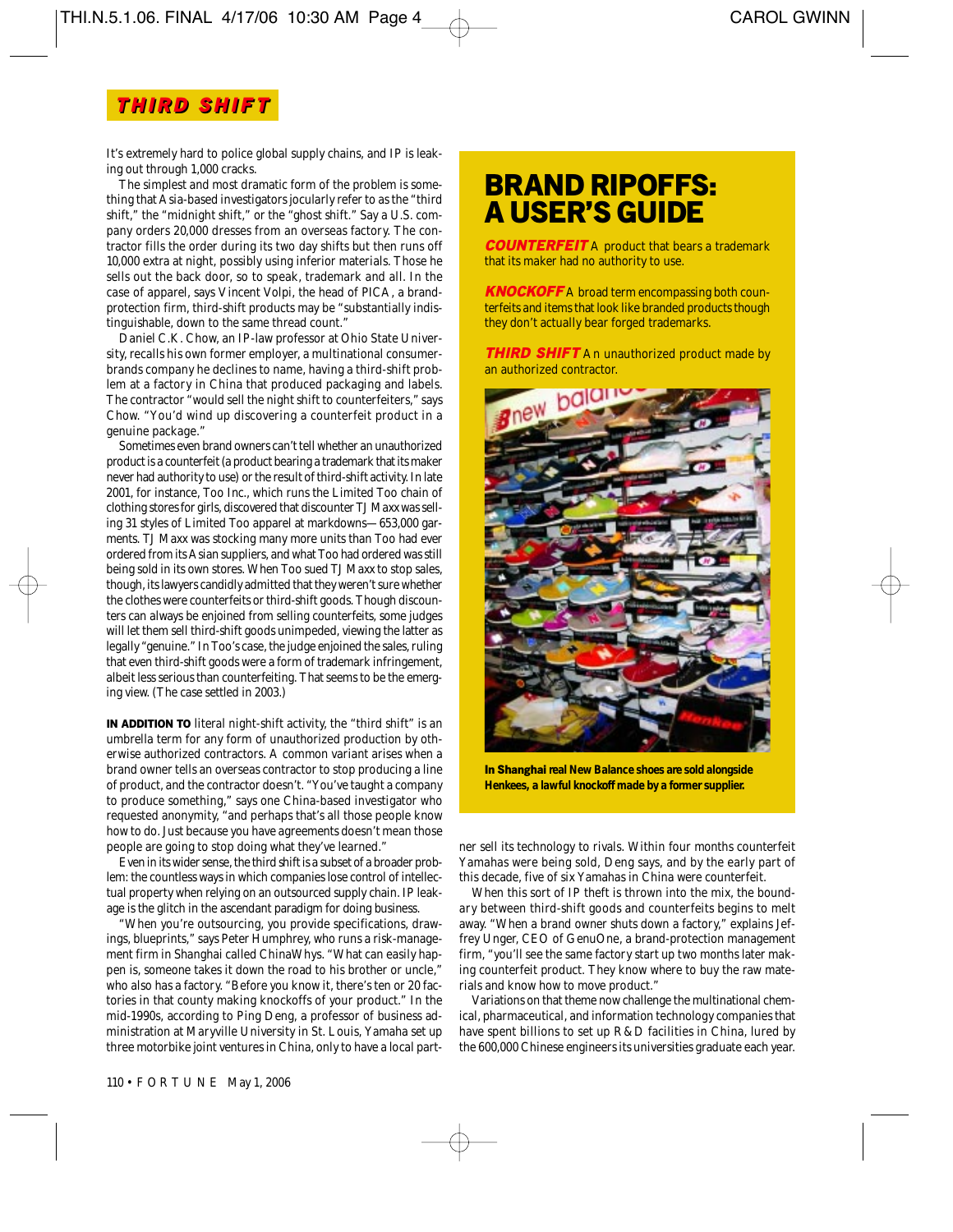#### *THIR D SHIF T THIR D SHIF T*

A disloyal engineer can steal a gigabyte of proprietary information by saving it to a tiny USB flash drive, according to Humphrey of ChinaWhys. In one of Humphrey's cases, he says, an employee stole a new industrial process for manufacturing a chemical and then started a competing business in collusion with his former employer's suppliers and customers. In another, research on nanotechnology was stolen. "In the cases I've dealt with, the criminals are people with Ph.D.s," says Humphrey.

Brand owners typically don't admit to having suffered from third-shift or other IP-leakage problems. "It makes you seem like you've been an idiot," explains professor Chow. "These are peo-

## **IP LEAKAGE IS THE GLITCH IN THE NOW-ASCENDANT PARADIGM FOR DOING BUSINESS.**



**IP chief Ed Haddad urges companies to monitor their supply chains.** 

ple you've hired. You didn't exercise due diligence." Most brand owners approached for this story either declined to discuss the issue or denied experiencing the problem.

There is, nonetheless, one brave Western company that has come out of the closet about its struggles with the third shift. When New Balance thought it had been wronged by a former contractor in China, it decided to litigate in the Chinese courts. Many

companies have avoided that path for fear of either publicizing their own mistakes or alienating local officials with whom they'll be dealing. But New Balance chose to fight. Other brand owners can learn much from its eye-popping experience.

**FROM A SEVENTH-FLOOR** picture window at New Balance headquarters in Boston's Brighton section, the concrete horseshoe of Harvard Stadium looms to the northeast, while stately Baker Library of Harvard Business School commands the view due east. Yet the most noteworthy landmark lies just out of sight, about a mile to the west. There stands a rarity: a functioning American shoe factory.

Executives at New Balance, a private company celebrating its 100th anniversary this year, are proud to own that plant and four others in New England. They still produce 25% of the company's footwear. But tradition and patriotism carry a company only so far: New Balance, which reported \$1.54 billion in sales last year, competes in the same world as everyone else. About 70% of its shoes are now made in China, and the other 5% in Vietnam.

New Balance began outsourcing in the early 1980s, using factories in Japan, then South Korea, then Taiwan. In the early 1990s its Taiwanese suppliers began moving their factories to mainland China. One of those contractors was Horace Chang, now 59, a tough, keen businessman. (Chang declined to be interviewed for this article, citing New Balance's legal proceedings against him.)

In 1990, Chang built a factory in Yang Jiang City, in Guangdong province near Hong Kong. At first his factory, which can employ up to 4,000 workers, made New Balance shoes only for export. But in January 1995, at Chang's request, New Balance licensed him to also distribute its shoes to the Chinese domestic market.

Chang's sales were initially modest, according to Ed Haddad, 57, New Balance's vice president for intellectual property. But soon he had success with an inexpensive style known as a "classic." It's a colorful fashion shoe with "no technology," Haddad explains—meaning none of the fancy midsole engineering that defines a high-performance shoe. In June 1999, Chang stunned New Balance executives at a meeting in Boston by announcing that he was projecting sales of 250,000 pairs that year—quadruple what he'd sold the year before.

"We were amazed," recalls Haddad. But not pleased. New Balance executives feared that the company's name was becoming associated in China with a fashion shoe, jeopardizing its reputation as a performance brand. They told Chang to pull back from selling classics. "He was dumbfounded," Haddad recalls. "He came here thinking he was doing a great thing—like the cat that brings you the dead mouse—and we slapped him on the hand."

Chang didn't pull back. Rather, he ordered materials to produce 450,000 pairs, as the New Balance sourcing department reported to its alarmed management later that year. Soon Chang's inexpensive shoe was seeping out of China into premium markets like Japan. Licensed New Balance distributors there were furious. In August 1999, New Balance notified Chang that it was terminating his license to make and distribute classics, effective Dec. 31, 1999.

"What happened then is when everything went crazy," Haddad recounts. Upon termination, the contract called for Chang to return to New Balance all its confidential technical, production, sales, and marketing information, including molds, specifications, signs, labels, packages, wrappers, and ads. He didn't.

PHOTOGRAPHS BY ALEX MAJOLI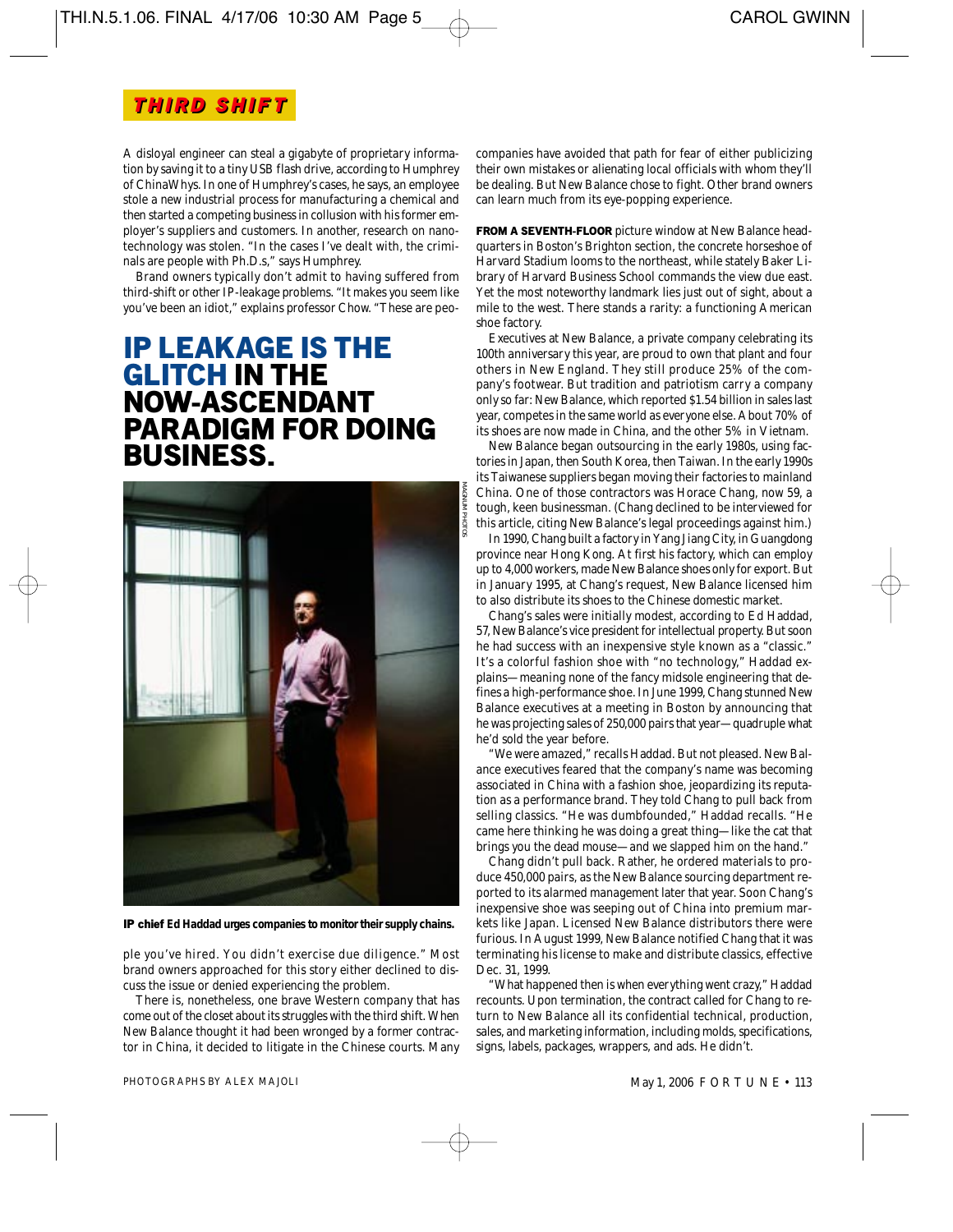"He continued to sell," says Haddad, "and was actively trying to sell product outside the country: in Taiwan, Hong Kong, Italy, Germany." (It's unclear whether Chang continued to make classics after 1999 or sold stockpiled inventory. Chang told the *Wall Street Journal* in late 2002, when it wrote about the situation, that he still considered himself entitled to make New Balance shoes.)

At New Balance's request, the provincial divisions of China's Administration of Industry and Commerce (AIC) seized about 100,000 pairs of Chang's shoes from his stores and factories. During one raid New Balance made an alarming discovery: Chang had launched a competing line of classic-style sneakers under his own brand. These he called Henkees (a meaningless word

in Chinese), and he marked them with a logo on the saddle that purported to be a distortion of "Hi." At a glance it looked a lot like New Balance's block N saddle design. Chang had obtained a Chinese trademark on the Hi logo without New Balance's noticing.

Like most Western companies doing business in Asia, New Balance had inserted arbitration clauses in its contracts so that it wouldn't have to deal with foreign courts. Disputes were to be heard by an international arbiter applying Massachusetts law. But while an arbiter could assess damages, he could not provide New Balance what it needed in this crisis: an injunction stopping Chang from selling New Balance classics. To get that, the company had to sue in the Shenzhen Intermediate People's Court for Guangdong province. In late 2000 it did.

To oversee the litigation the company retained Harley Lewin, an IP litigator at New York City's Greenberg Traurig. A barrel-chested man with a trim white beard, Lewin decorates his office with trophies from past assignments: a gorgeous leather Chloé handbag, buttery but bogus; a bottle of Pure Vodka that mim-

ics an Absolut bottle's design; a phony Titleist golf ball. "I've tried cases in 45 countries over 30 years," he says. "I sit there next to counsel in the courtroom in Israel, Cypress, Mexico, Paraguay, Brazil. So I'm pretty ready for any hook somebody's going to throw at me."

China's intellectual-property laws are actually pretty good, Lewin explains. They were upgraded as a condition of its accession to the World Trade Organization in 2001. But the challenges of litigating in China have "nothing to do with the law as written," he says. "They have much to do with the law as applied."

China's courts are a product of some extraordinary recent history. In the late 1950s, Chinese lawyers were denounced as "rightists" and began fleeing the profession. From 1966 to 1976, during the Cultural Revolution, the nation's legal system was abolished, its law schools shuttered, and its remaining lawyers sent to the countryside for reeducation through labor. The nation's current legal system has been entirely rebuilt since 1979, and it bears some scars. Most of the older judges are not lawyers, for instance, but former military or police officials. Judges outnumber lawyers in China 200,000 to 140,000.

More important, even legally trained judges have scant judicial independence, according to Jerome Cohen, a law professor at New York University and a renowned authority on the Chinese legal system. "They are under political control," he says. "Judges are selected locally, paid locally, promoted locally, and fired locally. A foreign company—or even a Chinese company from another part of China—going up against a locally owned enterprise has an uphill fight." Plus, Cohen adds, "corruption is a very serious problem."

Lewin understood that since New Balance was trying to enforce Chang's contract termination—potentially costing local factory



**Litigator Harley Lewin has overseen intellectual-property suits in 45 countries over 30 years.** 

workers their jobs—he was up against it. Still, when the Shenzhen court handed Chang a sweeping victory in February 2002, Lewin was surprised.

The court found that while New Balance had terminated its licenses with Chang's Hong Kong operating company, it had failed to do so with respect to Chang's Yang Jiang factory. And though that factory was never licensed to distribute New Balance shoes, the court found that its license to make shoes carried an implied license to distribute—and even a right to do so without paying any royalties.

Lewin considered the court's reasoning so implausible that he suspected corruption, he admits. He appealed to the Guangdong province High Court. The High Court heard the case during the summer of 2002. Then Lewin heard nothing for many months. Eventually he hired an investigator to make inquiries. Finally word came back through two intermediaries: "For \$300,000 we could have our decision," Lewin says.

FEEDBACK *rparloff@fortunemail.com*